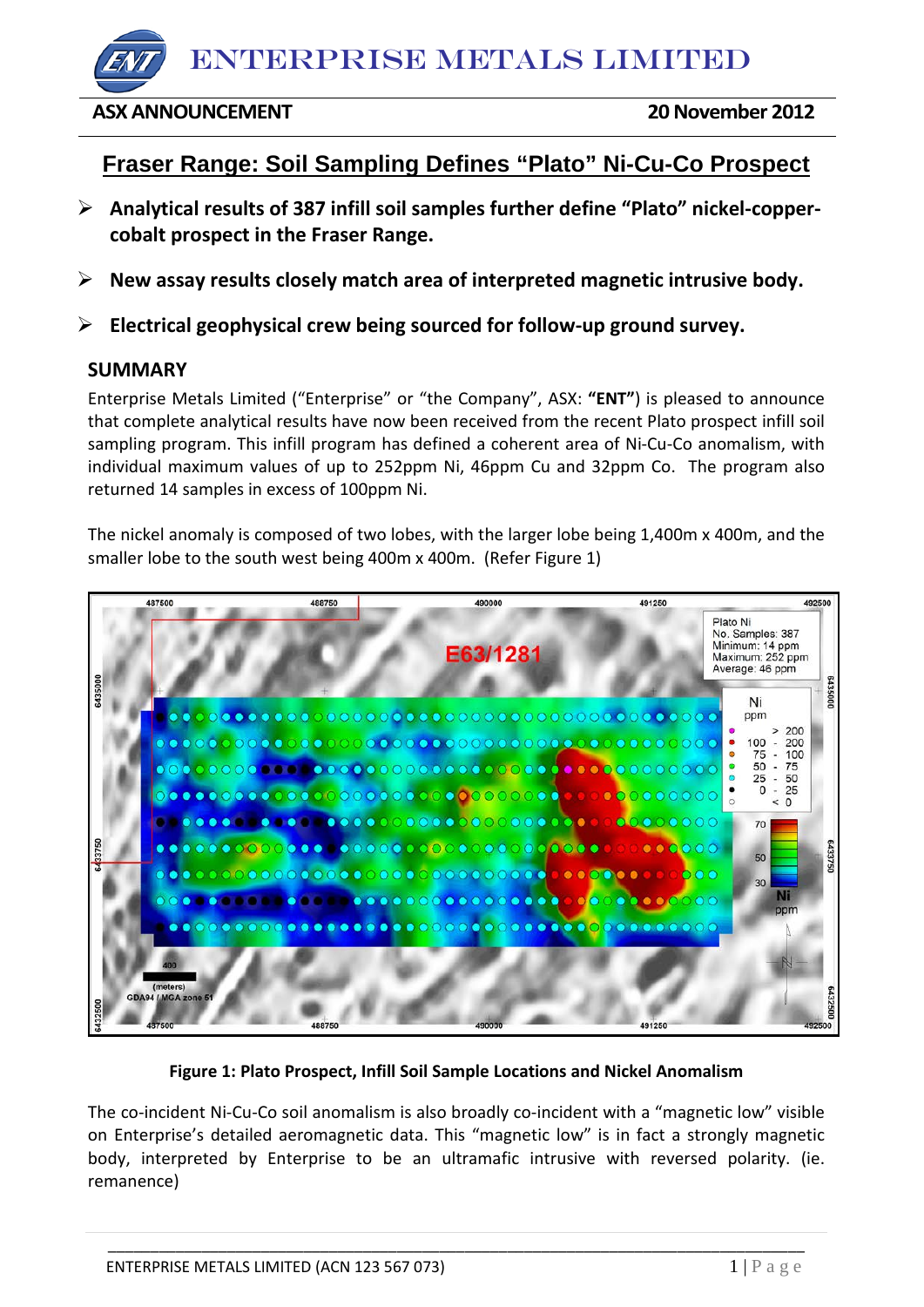

Figures 2, 3 and 4 show the nickel, copper and cobalt anomalism with respect to the interpreted magnetic intrusive body. There are several other smaller and more subtle Ni-Cu-Co soil anomalies to the west of Plato that require further follow up.



**Figure 2: Plato Prospect, Soil Sample Locations and Nickel Anomalism over Magnetic Image**



**Figure 3: Plato Prospect, Soil Sample Locations and Copper Anomalism over Magnetic Image**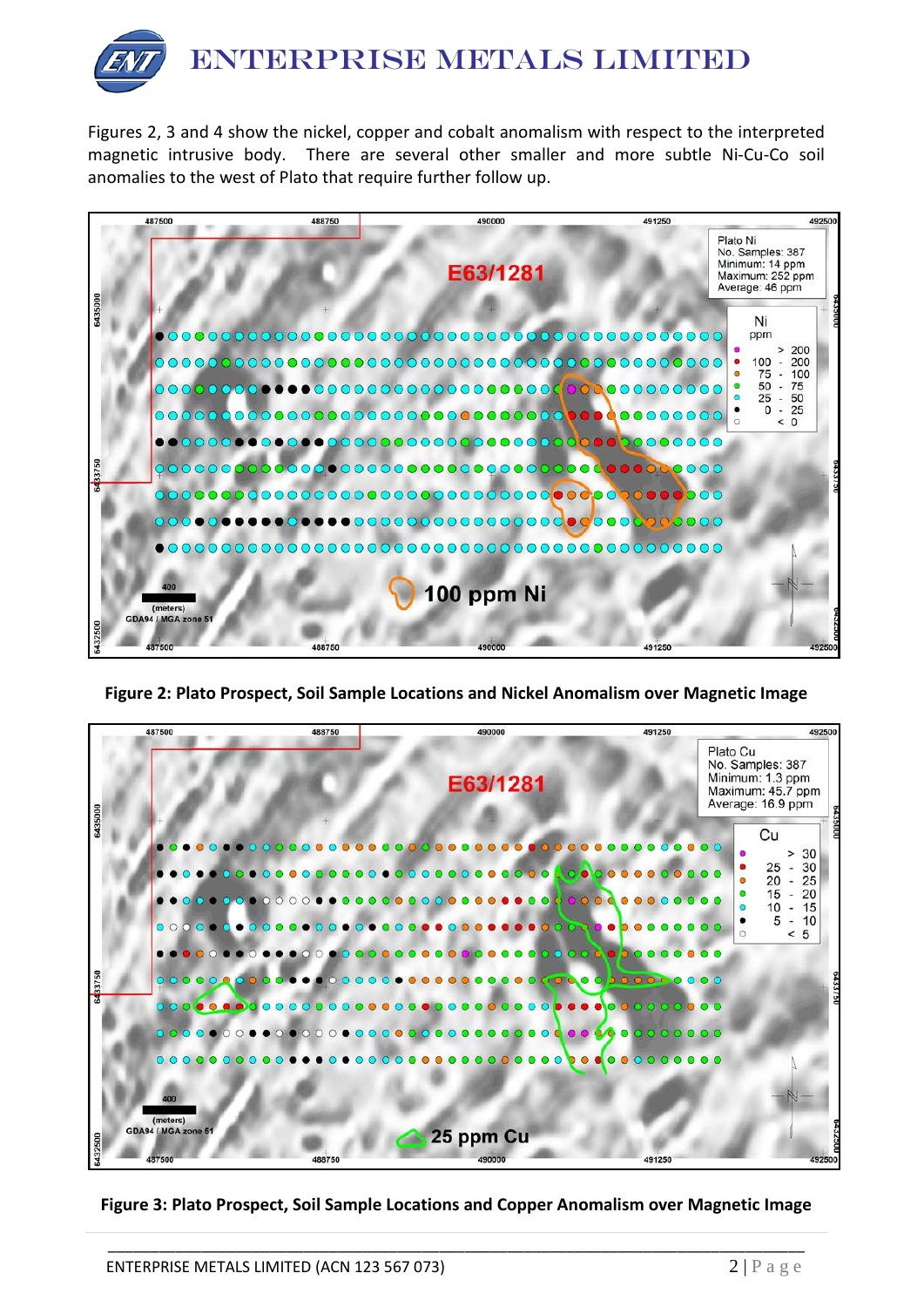



#### **Figure 4: Plato Prospect, Soil Sample Locations and Cobalt Anomalism over Magnetic Image**

#### **BACKGROUND**

The Fraser Range Project covering 594km<sup>2</sup> is located approximately 100km east of Norseman and 650km east of Perth within the Albany-Fraser province. The Project is considered prospective for gold and copper/nickel/PGE mineralisation and is situated some 30km southwest of Sirius Resources NL's Nova nickel-copper discovery.

The Albany-Fraser province extends along the southern and southwestern margin of the Yilgarn Craton. It consists mainly of orthogneiss and granite, but also includes large sheets of metagabbro (including the Fraser Complex), remnants of mafic dykes and widespread metasedimentary rocks.

In early 2012, Enterprise completed first-pass regional calcrete and bulk soil sampling (total 3,597 samples) across the Fraser Range project area on a nominal 400m x 800m pattern. Statistical analysis of the multi-element geochemical data identified five areas (Plato, East Dam, EH1, EH2 and EH3 prospects) with anomalous coincident Ni-Cu-Co geochemistry, and the McPhersons Cu-Au anomaly and the Microwave gold anomaly. (Refer Figure 5)

The **Plato** Ni-Cu-Co soil anomaly, semi-coincident with a prominent magnetic anomaly, was considered to have the highest priority for follow up sampling and geochemical analysis. (*ENT: ASX release 17th September 2012*).

In September/October 2012, approximately 1,300 (-2mm) infill soil samples were collected from 0.3-0.5m depth from the Plato, EH1 & EH3 Ni-Cu-Co anomalies, the McPhersons Cu-Au anomaly and the Microwave gold anomaly which were identified in Enterprise's earlier regional soil sampling program. These infill soil sampling programs, at a nominal 200m line spacing with samples at 100m spacing along line, were aimed at defining the extent of the geochemical anomalies and providing targets for electrical geophysics and drill testing.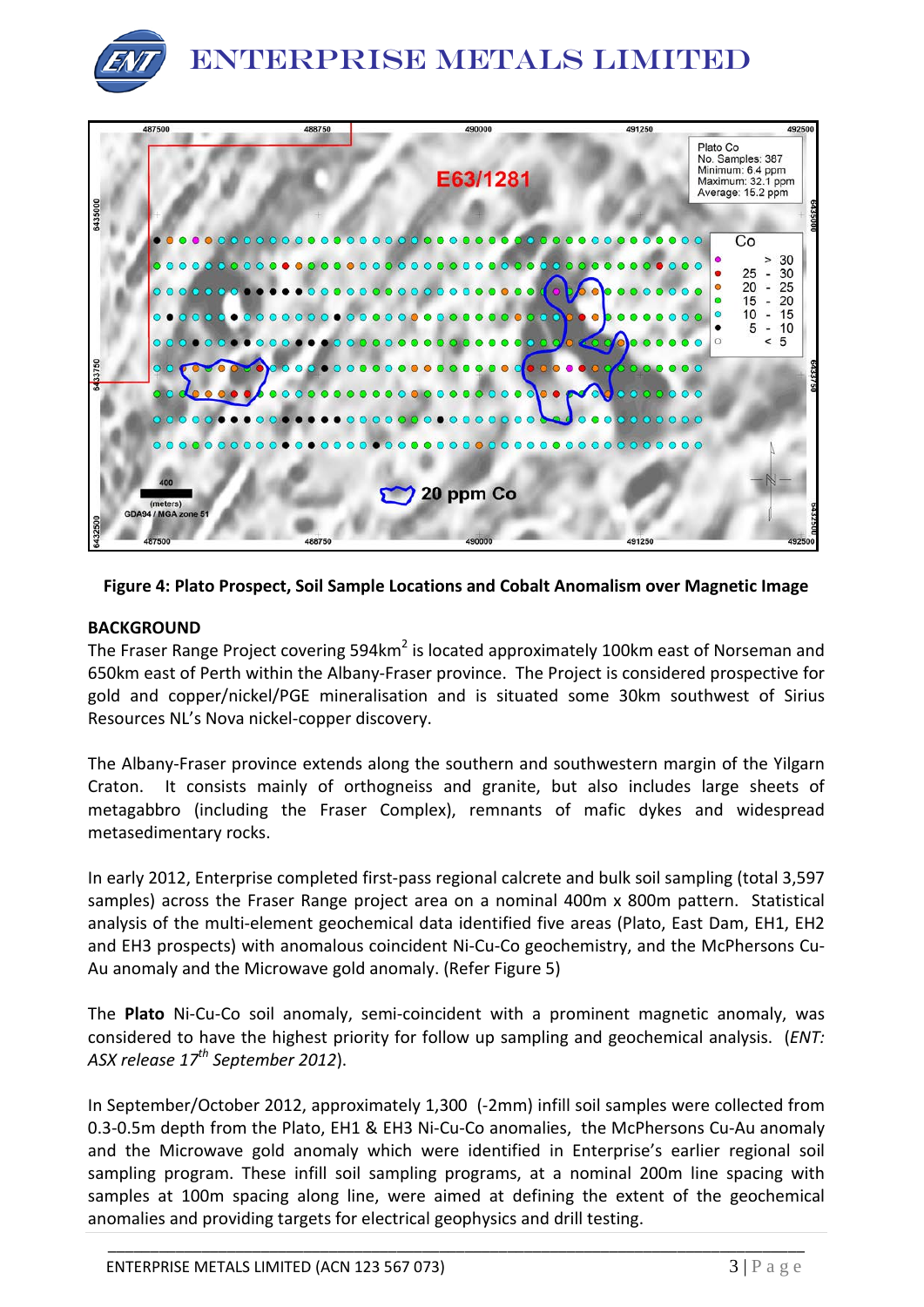

The multi-element analytical results from the remaining areas are more complex, more subtle, and require further interpretation.



**Figure 5: Fraser Range Ni-Cu-Co and Cu/Au Soil Anomalies** 

### **COMMENTARY**

Dr Jingbin Wang, Chairman of Enterprise Metals Ltd, commenting on these latest results, said:

*"We are aware that in the early 1970's Newmont identified, through soil sampling and later drilling, sulphides including pyrrhotite, pyrite, chalcopyrite and pentlandite within ultramafic and norite-peridotite intrusions further to the west at Gnama South, Talbot and Southern Hills.*

*However, Enterprise's work in this part of the Fraser Range is ground breaking in that there has been no previous recorded exploration. There are similarities between Enterprise's soil sampling results and the early soil sampling results by Sirius Resources NL at their Nova prospect".*

### **PROPOSED WORK**

Although late in the field season, the Company is endeavouring to source a ground electrical geophysical crew to undertake a systematic survey over Plato, to define drill targets.

**Dermot Ryan Managing Director**